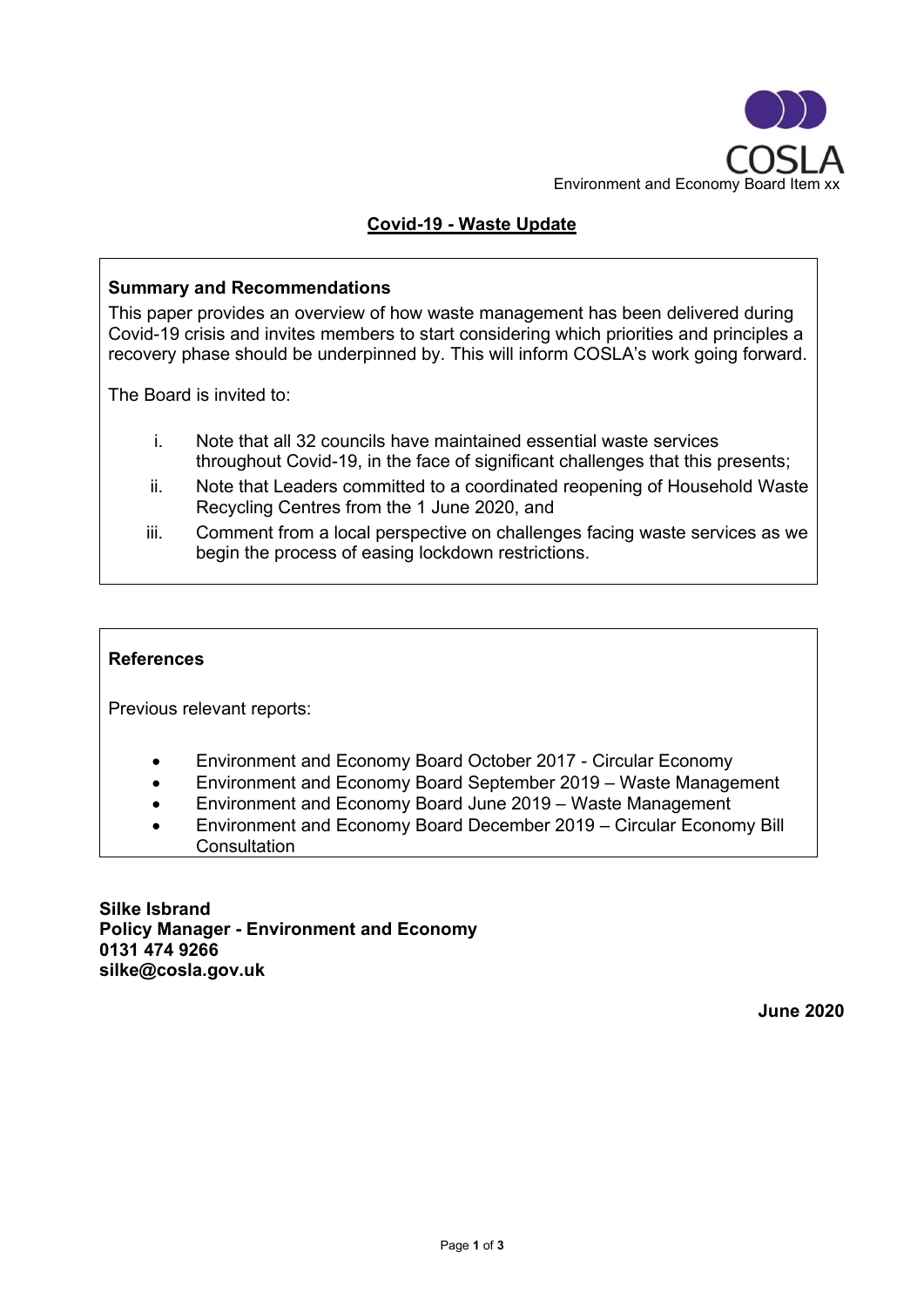

## **Covid-19 - Waste Update**

#### **Purpose**

1. To understand how councils' waste services have responded to the challenges of Covid-19 and to provide an opportunity for the Board to consider how waste services are delivered post the Covid-19 crisis. This is a rapidly developing and changing area of work, and a verbal update will be provided at the meeting.

#### **Current Position**

- 1. All 32 Local Authorities have been working hard and have been successful in maintaining essential waste services during the crisis, and in the face of the very particular challenges that this presents (physical distancing etc). While some recycling collections and special uplifts were disrupted, many have already come back on stream.
- 2. There is close collaboration between COSLA, SOLACE and the Waste Managers Network, with close monitoring of the level of service provision, staff absentee rates, fly-tipping, and Covid-19 derived challenges in all 32 Authorities.
- 3. Waste management is one of Local Government services that is significantly affected by specific challenges that Covid-19 presents. The majority of waste uplift requires hands-on work and specialised tasks. Physical distancing in Refuse Collection Vehicles could only be achieved by running additional vehicles behind these and absentee rates in waste management departments where particularly high, with a large number of manual staff self-isolating and shielding.
- 4. Substantial work was undertaken with Scottish Government to arrive at relevant Health and Safety Guidance and negotiations required with trade unions at national and local level. A strong communication campaign at national level was developed in collaboration with Scottish Government, SEPA and Zero Waste Scotland and professional bodies to underpin the communications by individual Councils and enlist understanding and support from the public. There was a particular focus on combatting fly-tipping and later on the reopening of recycling centres.
- 5. At the beginning of lock-down, all 32 Local Authorities closed their Household Waste Recycling Centres (HWRCs), to protect the health and safety of the public and their staff, and to discourage non-essential journeys.

### **What is Changing?**

- 6. On 15 May, Leaders agreed to a coordinated reopening of Household Waste Recycling centres, from 1 June 2020, at a pace and in phases that is practicable at the local level, that allows coordination across local authorities and that is in line with current medical advice with regard to essential travel and implications on infection rates. This report was circulated to the Board on 13 May for information.
- 7. For this purpose, COSLA is developing joint guidance with the Scottish Government, with input from Local Authorities, including waste managers and SOALCE, as well as the waste industry, Zero Waste Scotland, SEPA and trade unions.